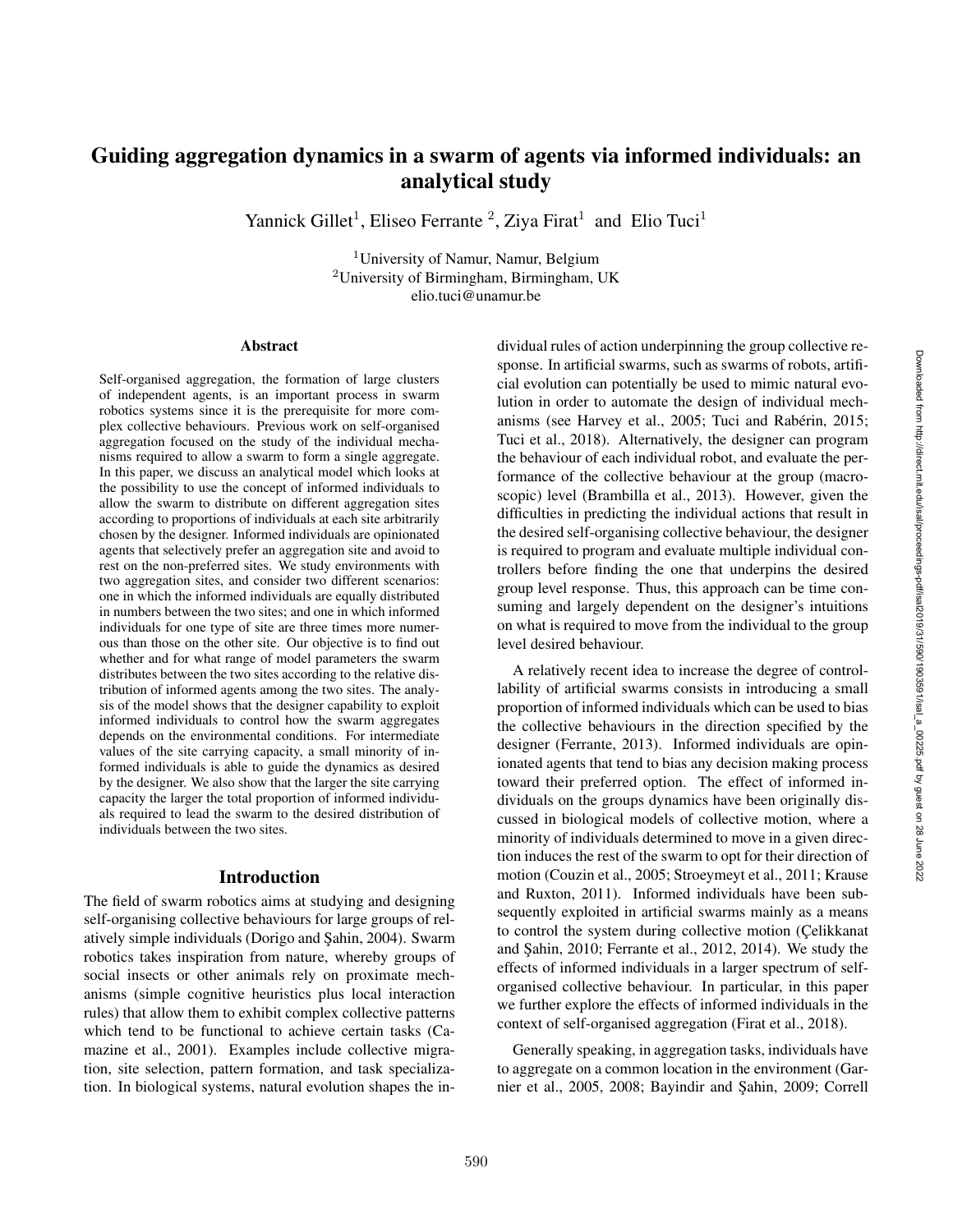and Martinoli, 2011; Gauci et al., 2014). Swarm robotics studies have shown that robot's controllers in which the individual probability to join and to leave an aggregation site depends on the number of robots perceived by an individual at the site, lead to the emergence of a single aggregate at one site among those available in the environments (Garnier et al., 2009; Campo et al., 2010). In (Halloy et al., 2007), robots controlled by similar principles influence the aggregation dynamics of cockroaches in mixed robot-animal groups. In particular, the robots programmed to preferentially rest on the lighter (rather than on the darker) shelter, induce cockroaches to behave similarly even if the animals would preferentially aggregate on the darker shelter in the absence of robots. The idea that some individuals could influence the aggregation dynamics of a group of autonomous agents, originally discussed in (Halloy et al., 2007) in the context of the robots-cockroaches interaction, has been recently explored in (Firat et al., 2018, 2019) in the context of swarm robotics systems. The authors in (Firat et al., 2018, 2019) have extended the analysis of the aggregation process in a two-site scenario as illustrated in (Garnier et al., 2009; Campo et al., 2010), to the case in which the swarm is characterised by the presence of informed individuals. In (Firat et al., 2018, 2019) the sites have distinctive features that allow the agents to discriminate between the two of them. Informed individuals are programmed to selectively avoid to rest on one of the two sites. Non-informed individuals rest with equal probabilities on both sites. These studies show that with a small proportion of informed individual it is possible to selectively drive the aggregation dynamics on a designer preferred aggregation site.

In this paper, we discuss the results of a mathematical model that looks at aggregation dynamics in a swarm of agents with different proportions of informed and noninformed individuals. Mathematical models are quite frequently used in the study of collective behaviour in artificial swarms to avoid the time and computational costs that robotics and others agent-based models undergo to explore the effects of a wide range of experimental conditions (Brambilla et al., 2013). Mathematical model of selforganised aggregation include geometric models (Bayindir and Şahin, 2009) and Markov chains (Soysal and Şahin, 2007). To study other collective behaviours, common approaches to modelling include ordinary differential equations (Montes de Oca et al., 2011; Valentini et al., 2015), stochastic differential equations such as rate equations (Lerman and Galstyan, 2002), chemical reaction networks (Valentini et al., 2015), Fokker-Planck and Langevin equations (Hamann and Wörn, 2008), and control theory (Hsieh et al., 2008), among others. Our model uses a system of ordinary differential equations to study how informed individuals can be used in the context of aggregation to distribute the agents of a swarm between two distinctive aggregation sites (one perceived by the individuals

as black and the other as white) according to two arbitrary rules specified by the designer. There are two types of informed individuals in our model: the "informed for black" individuals which rest only on the black site, and the "informed for white" individuals which rest only on the white site. Excluding the informed individuals of any type, the rest of the swarm is made of non-informed individuals, that is agents that rest on both aggregation sites with equal probabilities. Both informed and non-informed individuals leave an aggregation site with a probability given by a non-linear function of the density of individuals at the site.

Our objective is to find out whether and eventually for which parameter range the swarm distributes between the two sites according to the relative proportion of one type of informed individuals with respect to the other type, by keeping the total proportion of informed individuals as small as possible. We analyse the system for different total percentage of informed individuals in the swarm, from  $0\%$  to  $100\%$ informed individuals. For each percentage of informed individuals, we systematically vary the relative proportion of informed individuals of one type with respect to the proportion of individuals of the other type. In this paper, we report the results of two representative scenarios: one in which informed individuals are equally distributed in numbers between the two sites; and one in which the informed individuals for one type of site are three times more than the informed individuals for the other type of site. The first scenario has been chosen to represent the designer aims to induce the agents to aggregate in equal proportion on both sites. The second scenario has been arbitrarily chosen among those representative of the designer intention to induce the agents to aggregate in different proportions on each site. For each of the two scenarios illustrated in this paper, we varies the total proportion of informed individuals from 0% to 100% of the swarm population size. Moreover, we analyse the systems for different values of the site carrying capacity, that is the total number of individuals that can simultaneously rest on a site. We are interested in identifying the conditions whereby agents equally split on the two aggregation sites when both types of informed individuals are equally represented in the swarm, and the conditions whereby aggregation dynamics see agents aggregated 75% on a site and 25% on the other site, when one type of informed individuals is three time more represented than the other type. The results of this study shows that there are parameters' values for which the distribution of individuals between the two sites matches the relative proportion of one type of informed individuals with respect to the other type. In particular circumstances, the desired aggregation dynamics can be observed with a small minority of informed individuals in the swarm. In other words, the analysis of the mathematical model indicates that informed individuals are a potentially effective means to control the aggregation dynamics in swarms of autonomous agents. In section Con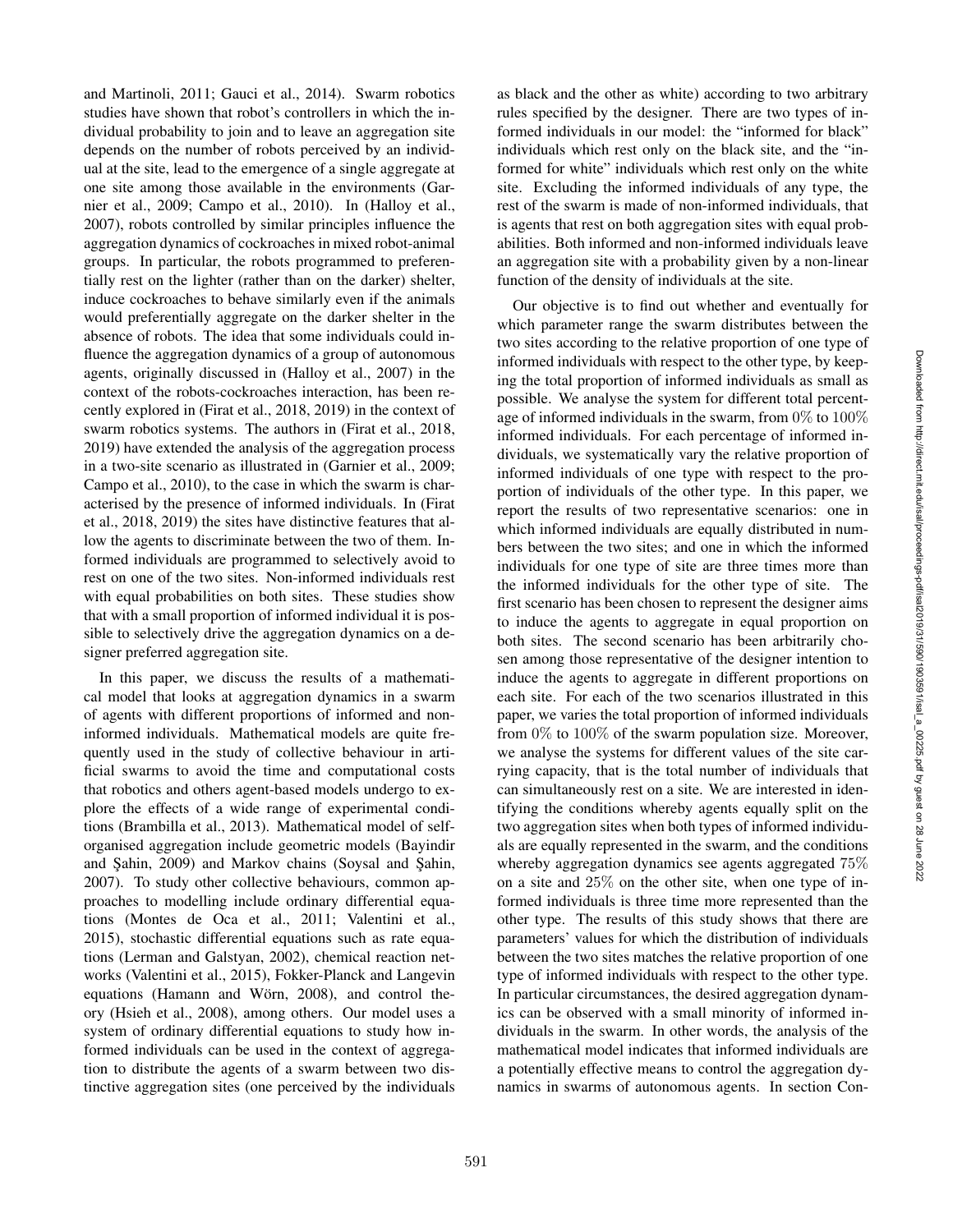clusions, we discuss the significance of our results for the swarm robotics community, and we explain how we intend to use these finding in our future research works.

#### Methods

In this section, we describe the system of Ordinary Differential Equations (ODEs) used to investigate the effects of different proportions of two different types of informed individuals on the aggregation dynamics in a scenario with two sites, a black and a white site. We draw inspiration from another ODEs system originally discussed in (Amé et al.,  $2004$ ), and subsequently extended in (Amé et al.,  $2006$ ) to model the aggregation dynamics observed in cockroaches. The distinctive feature of both the above cited models is that the individual probability of leaving a site is a non-linear function of the number of individuals currently resting at that site. Our departure point is the Amé et al.  $(2006)$ 's model, where two aggregation sites, with same characteristics, are symmetrical locations for aggregation for a group of  $N$  equal type individuals. The Amé et al. (2006)'s model is the following:

$$
\dot{N}_i = -N_i \lambda_i + \mu \left( 1 - \frac{N_i}{S} \right) N_{ext};\tag{1}
$$

with

$$
\lambda_i = \frac{\epsilon}{1 + \gamma \left(\frac{N_i}{S}\right)^2}; \qquad N_{ext} = (N - \sum_{i=1}^p N_i); \qquad (2)
$$

where  $N_i$  is the number of individual resting on site i,  $\lambda_i$ is the individual probability to leave site  $i$ , the parameter  $\epsilon = 0.01s^{-1}$ , the parameter  $\gamma = 1667$ , S is the maximum number of individuals that a site can host (i.e. the site carrying capacity),  $\mu = 0.001s^{-1}$  is the rate of entering a site,  $N_{ext}$  is the number of individuals outside the sites, and  $p = 2$  is the number of sites. The analysis of this model shows that the agents form a single aggregate only when each aggregation site can host more that the totality of the swarm's individuals. The model also predicts how the agents distribute in different environments varying for the number of aggregation sites and the diameter of each site bearing upon the site capacity to host individuals (see Amé et al., 2006).

We modified the system in Eq. 1 to take into account two novel features that distinctively characterised our study: that is, the differences between the two sites, one of which is perceived by the individuals as black, and the other as white, and the presence of two different types of informed individuals. With the introduction of colour differences between the two sites, the total number of individuals in a group  $N$  is given by  $N = N_b + N_w + N_{ext}$ , with  $N_b$  and  $N_w$  being the number of individuals resting on the black and on the white site, respectively.

Defining  $\sigma = S/N$ ,  $x_b = N_b/N$  and  $x_w = N_w/N$ , with  $N_{ext} = N - N_b - N_w$ , leads us to the following system:

$$
\begin{cases}\n\dot{x}_b = -x_b \lambda_b + \mu \left( 1 - \frac{x_b}{\sigma} \right) \left( 1 - x_b - x_w \right) \\
\dot{x}_w = -x_w \lambda_w + \mu \left( 1 - \frac{x_w}{\sigma} \right) \left( 1 - x_b - x_w \right)\n\end{cases} \tag{3}
$$

with

$$
\lambda_b = \frac{\epsilon}{1 + \gamma \left(\frac{x_b}{\sigma}\right)^2}; \qquad \lambda_w = \frac{\epsilon}{1 + \gamma \left(\frac{x_w}{\sigma}\right)^2}; \quad (4)
$$

where  $\lambda_b$  and  $\lambda_w$  refer to the probability of leaving the black and the white site, respectively. As shown in Eq. 3, the system is independent of  $N$  and depends only on the fraction of individuals on the two sites.

The distinction between informed and non-informed individuals is introduced into the system with the notation  $i_w$ (informed for white) for informed individuals that do not rest on the black site,  $i_b$  (informed for black) for informed individuals that do not rest on the white site, and  $ni$  (noninformed) for non-informed individuals, who can potentially rest on both sites. With this distinction in place,  $\rho_{i_b}$  and  $\rho_{i_w}$ are the proportion of informed individuals of type  $i_b$  and  $i_w$ , respectively.  $x_b^{i_b}$  refers to the fraction of individuals on the black site that are of type  $i_b$ ;  $x_w^{i_w}$  refers to the fraction of individuals on the white site that are of type  $i_w$ ;  $x_b^{ni}$  refers to the fraction of individuals on the black site that are of type ni; and  $x_w^{ni}$  refers to the fraction of individuals on the white site that are of type  $ni$ . The fraction of individual on the black site  $(x_b)$  and on the white site  $(x_w)$  is then written as:

$$
\begin{cases}\n x_b = x_b^{ni} + x_b^{i_b} \\
 x_w = x_w^{ni} + x_w^{i_w}\n\end{cases} (5)
$$

since, by definition, informed individuals of type  $i_w$  never rest on the black site, and informed individuals of type  $i<sub>b</sub>$ never rest on the white site.

Generalising Eq. 3 to the case with informed and noninformed individuals gives

$$
\begin{cases}\n\dot{x}_b^{i_b} = -x_b^{i_b}\lambda_b + \mu\left(1 - \frac{x_b}{\sigma}\right)x_{ext}^{i_b} \\
\dot{x}_b^{ni} = -x_b^{ni}\lambda_b + \mu\left(1 - \frac{x_b}{\sigma}\right)x_{ext}^{ni} \\
\dot{x}_w^{i_w} = -x_w^{i_w}\lambda_w + \mu\left(1 - \frac{x_w}{\sigma}\right)x_{ext}^{i_w} \\
\dot{x}_w^{ni} = -x_w^{ni}\lambda_w + \mu\left(1 - \frac{x_w}{\sigma}\right)x_{ext}^{ni},\n\end{cases}
$$
\n(6)

where  $x_{ext}^{i_b}$ ,  $x_{ext}^{i_w}$  and  $x_{ext}^{i_{ni}}$  are the fraction of individuals of type  $i_b$ ,  $i_w$ , and  $i_{ni}$  that are outside the two sites. These fractions can be expressed in the following way

$$
\begin{cases}\nx_{ext} = 1 - x_b - x_w = 1 - x_b^{ni} - x_b^{i_b} - x_w^{ni} - x_w^{i_w} \\
x_{ext}^{i_b} = \rho_{i_b} - x_w^{i_b} \\
x_{ext}^{i_w} = \rho_{i_w} - x_w^{i_w} \\
x_{ext}^{ni} = x_{ext} - x_{ext}^{i_b} - x_{ext}^{i_w} \\
= (1 - \rho_{i_b} - \rho_{i_w}) - x_b^{ni} - x_w^{ni}.\n\end{cases}
$$
\n(7)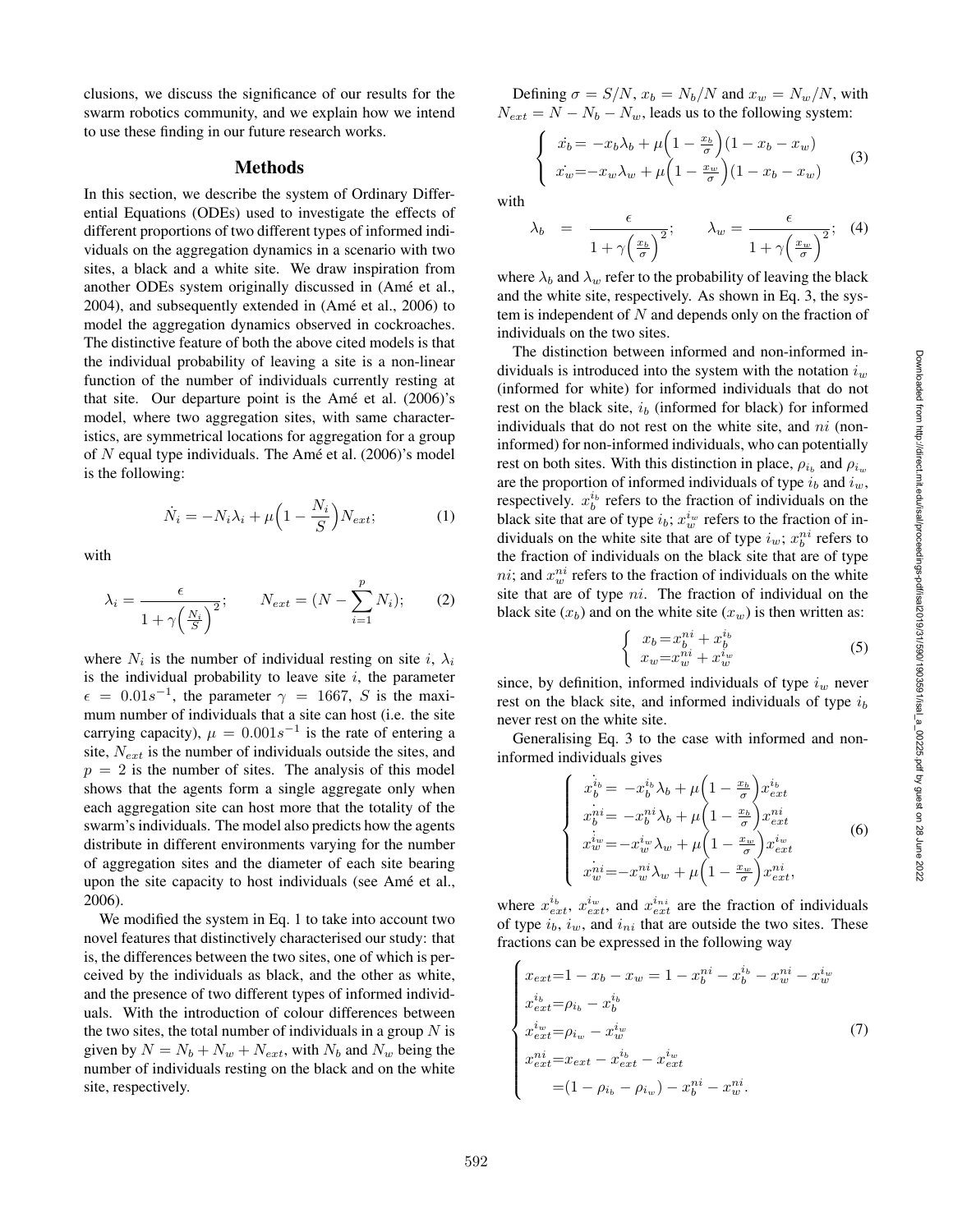Finally, substituting Eq. 7 into Eq. 6 we obtain the following system:

$$
\begin{cases}\n\dot{x}_{b}^{i_{b}} = -x_{b}^{i_{b}}\lambda_{b} + \mu\left(1 - \frac{x_{b}}{\sigma}\right)\left(\rho_{i_{b}} - x_{b}^{i_{b}}\right) \\
x_{b}^{ni} = -x_{b}^{ni}\lambda_{b} + \mu\left(1 - \frac{x_{b}}{\sigma}\right)\left((1 - \rho_{i_{b}} - \rho_{i_{w}}) - x_{b}^{ni} - x_{w}^{ni}\right) \\
\dot{x}_{w}^{i_{w}} = -x_{w}^{i_{w}}\lambda_{w} + \mu\left(1 - \frac{x_{w}}{\sigma}\right)\left(\rho_{i_{w}} - x_{w}^{i_{w}}\right) \\
\dot{x}_{w}^{ni} = -x_{w}^{ni}\lambda_{w} + \mu\left(1 - \frac{x_{w}}{\sigma}\right)\left((1 - \rho_{i_{b}} - \rho_{i_{w}}) - x_{b}^{ni} - x_{w}^{ni}\right).\n\end{cases}
$$

In the particular case when all the individuals of the group are informed (i.e.  $\rho_{i_b} + \rho_{i_w} = 1$ ), this set of equations reduces to

$$
\begin{cases}\n\dot{x}_b = -x_b \lambda_b + \mu \left( 1 - \frac{x_b}{\sigma} \right) (\rho_{i_b} - x_b) \\
\dot{x}_w = -x_w \lambda_w + \mu \left( 1 - \frac{x_w}{\sigma} \right) (\rho_{i_w} - x_w).\n\end{cases} \tag{9}
$$

The set of equations illustrated in Eq. 8, is solved numerically to find equilibrium states (i.e., when  $\dot{x} = 0$ ). Equilibrium states are studied with respect to the key parameters  $\sigma$ ,  $\rho_{ib}$  and,  $\rho_{iw}$ . The results are discussed in next section.

#### Results

In this section, we show the results of our analysis, by discussing the equilibrium states of Eq. 8, for different sets of values for the parameters  $\sigma$ ,  $\rho_{i_b}$ , and  $\rho_{i_w}$ . We remind the reader that the parameter  $\sigma$  is the ratio between the site carrying capacity S and the swarm size N. When  $\sigma = 1$  each aggregation site can host as many individuals as the swarm size; when  $\sigma < 1$ , each aggregation site can host fewer individuals than the swarm size; when  $\sigma > 1$ , each site can host more individuals than the swarm size.  $\rho_{i_b}$  and  $\rho_{i_w}$  refer to the proportion of individuals of type  $i<sub>b</sub>$  (informed for black) and  $i_w$  (informed for white), respectively. We also remind the reader that our objective is to find out the set of parameters for which the individuals distribute between the two sites according to the relative proportion of one type of informed individuals with respect to the other type. We are also particularly interested in finding what is the critical value of  $\rho_i = \rho_{i_b} + \rho_{i_w}$  (i.e. the proportion of informed individuals) above which this objective is realized, and how this changes with respect to  $\sigma$ . For example, when  $\rho_{i_b} = 0.3$  and  $\rho_{i_w} = 0.3$  we expect 50% of the individuals on the white site and 50% of the individuals on the black site, and we would like to know how much we can decrease both  $\rho_{i_b}$  and  $\rho_{i_w}$ and still maintain this allocation.

When there are no informed individuals in the swarm  $(\rho_{i_b} = 0 \text{ and } \rho_{i_w} = 0)$ , our model reduces to the original (Amé et al., 2006)'s model. As in (Amé et al., 2006), we also find out that for  $\sigma < 1$ , the swarm equally distribute between the two sites. However, when  $\sigma > 1$  the individuals are able to make a collective decision and to aggregate either on the black or on the white site.

When the entire swarm is composed of informed individuals (i.e.  $\rho_{i_b} + \rho_{i_w} = 1$ , see also Eq. 9), the fraction of individuals aggregated on the black site  $(i.e., x_b)$  is shown in



Figure 1: Graph showing the steady state for  $x_b$  when  $\sigma$ varies from 0 to 8 for different values of the ratio  $\frac{\rho_{i_b}}{\rho_{i_w}}$  when the swarm is made of only informed individuals ( $\rho_{i_b} + \rho_{i_w} =$ 1). The numbers above each line indicate the fraction of informed individuals of types  $i_b$  and  $i_w$ . Dashed line:  $\frac{\rho_{i_b}}{\rho_{i_w}} =$ 1. Continuous lines:  $\frac{\rho_{i_{w}}}{\rho_{i_{w}}}$  = 3 or 1/3. Dashed-dotted lines:  $\rho_{i_b} = 0$  or  $\rho_{i_w} = 0$ .

Figure 1. This graph represents the steady state for  $x_b$  when *σ* varies from 0 to 8, and for different values of the ratio  $\frac{\rho_{i_b}}{\rho_{i_w}}$ .

In the low  $\sigma$  range, when each site is not big enough to host all the corresponding informed individuals (the black site for individuals of type  $i<sub>b</sub>$ , and the white site for individuals of type  $i_w$ ), the individuals allocate themselves to both sites until they reach the site carrying capacity. This trend does not depend on the relative ratio between  $\frac{\tilde{\rho}_{i_b}}{\rho_{i_w}}$ , therefore for low values of sigma informed agents are not able to influence the aggregation dynamics. When  $\sigma$  surpasses a critical value that depends on  $\frac{\rho_{i_b}}{\rho_{i_w}}$ , each site becomes big enough to host all the corresponding informed individuals. Steadystate dynamic for different  $\frac{\tilde{\rho}_{i_b}}{\rho_{i_w}}$  are qualitatively different but follow a similar trend. Up to a another critical value of  $\sigma$ , again dependent on  $\frac{\rho_{i_b}}{\rho_{i_w}}$ , most individuals simply aggregate on the site they prefer. This is the regime in which informed agents have a maximal influence on the dynamics. However, above this new critical  $\sigma$ , individuals are no longer able to aggregate at all. This analysis reveals that, as it happened for the original model discussed in (Amé et al., 2006), and regardless of the ratio  $\frac{\rho_{i_b}}{\rho_{i_w}}$ , environmental parameters such as the site carrying capacity strongly influences the aggregation dynamics and that informed agents can guide selforganisation only in a limited range of this parameter. For example, when the aggregation site becomes too large, the probability to aggregate on a site, which depends on the site current density, tends to remain too low to trigger the aggregation process. In other words, the density of individuals on each site never reaches a critical value to induce the individuals to aggregate on a site. Thus, the individuals tend to disperse rather than aggregate. For each site, the transition between the two regimes illustrated above is determined by the number of informed individuals that are attracted by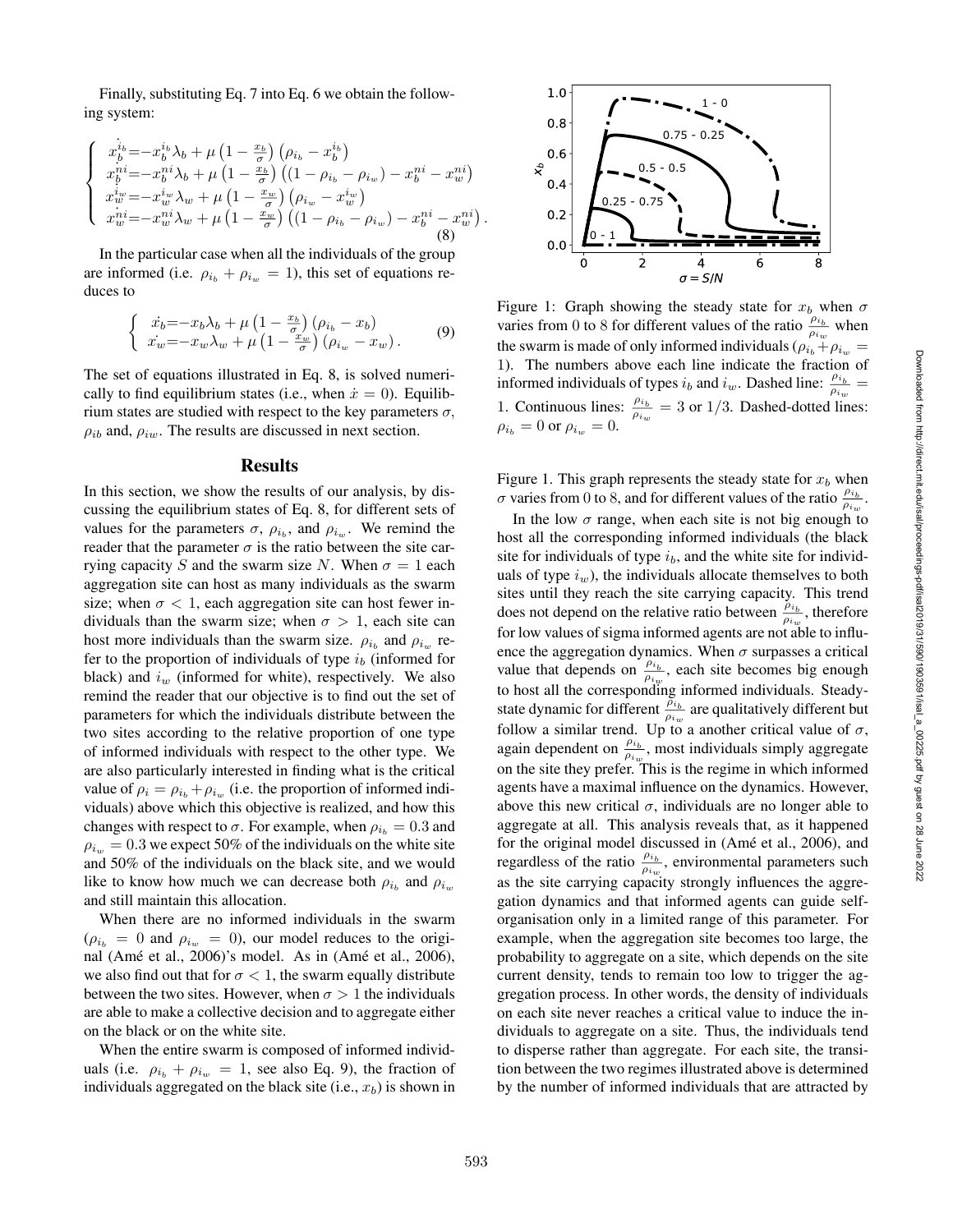that particular colour: the higher the number of informed individuals of each type, the higher the size of the site required to trigger the regime change. For each ratio  $\frac{\rho_{i_b}}{\rho_{i_w}}$ , there exists a maximum size  $\sigma_{max}$  corresponding to the point of regime change. For example, when 75% of individuals are of type  $i_b$  and  $25\%$  are of type  $i_w$ , in order to have all of them aggregated on the corresponding preferred site,  $\sigma$  has to be smaller than 1 . 6 (see Figure 1, continuous lines). When  $1.6 < \sigma < 4.8$ , the white site becomes too large to trigger aggregation for the individuals of type  $i_w$ , while the individuals of type  $i<sub>b</sub>$  are enough to cope with the dimension of their corresponding aggregation site. When  $\sigma > 4.8$ , even the black site becomes too large to trigger aggregation.



Figure 2: (a) Fraction of individuals on the black and on the white site, when  $\frac{\rho_{i_b}}{\rho_{i_w}} = 1$  for (a)  $\sigma = 1$  and (b)  $\sigma = 2$ . Black continuous lines: stable solutions. Dashed grey lines: unstable solutions.

The analysis carried out so far tell us that the most interesting regime is the one in which  $\sigma$  is in a range (dependent on  $\frac{\rho_{i_b}}{\rho_{i_w}}$ ) that allows the individuals to aggregate in their respective preferred sites. In this range, we ask ourselves whether we can now have a hybrid swarm composed of informed and non-informed individuals, and whether informed individuals can still guide the dynamics in a similar way as when the swarm was only composed of informed

individuals. We thus proceed by analysing the system for  $\sigma = 1$  and  $\sigma = 2$  for different proportions of informed individuals in the swarm, and for two different values of the ratio  $\frac{\rho_{i_b}}{\rho_{i_w}}$ . In all the figures that will follow, we will report stable equilibria with continuous black lines, and unstable equilibria with dashed grey lines.

Figure 2a (resp. Figure 2b) reports results with the ratio  $\frac{\rho_{i_b}}{\rho_{i_w}} = 1$  for  $\sigma = 1$  (resp.  $\sigma = 2$ ), that is for each proportion of informed individuals in the swarm, 50% of them are of type  $i_b$  and 50% are of type  $i_w$ . The graph shows that the individuals aggregate on one site only (i.e. either the black or the white site), until a critical value for the total proportion of informed individuals  $\rho_i$  (about 24% of the swarm for  $\sigma = 1$  and about 50% of the swarm for  $\sigma = 2$ ), above which individuals are able to aggregate in equal numbers on both sites. Therefore, informed agents are able to guide self-organised aggregation only above a critical proportion of informed individuals, which increases with increasing  $\sigma$ , which therefore suggest that larger aggregation sites have again a counter-intuitive negative effect on the controllability of this self-organised behaviour.



Figure 3: (a) Fraction of individuals, when  $\frac{\rho_{i_b}}{\rho_{i_w}} = 3$  and  $\sigma = 1$  for (a) the black site and (b) the white site. Black continuous lines: stable solutions. Dashed grey lines: unstable solutions.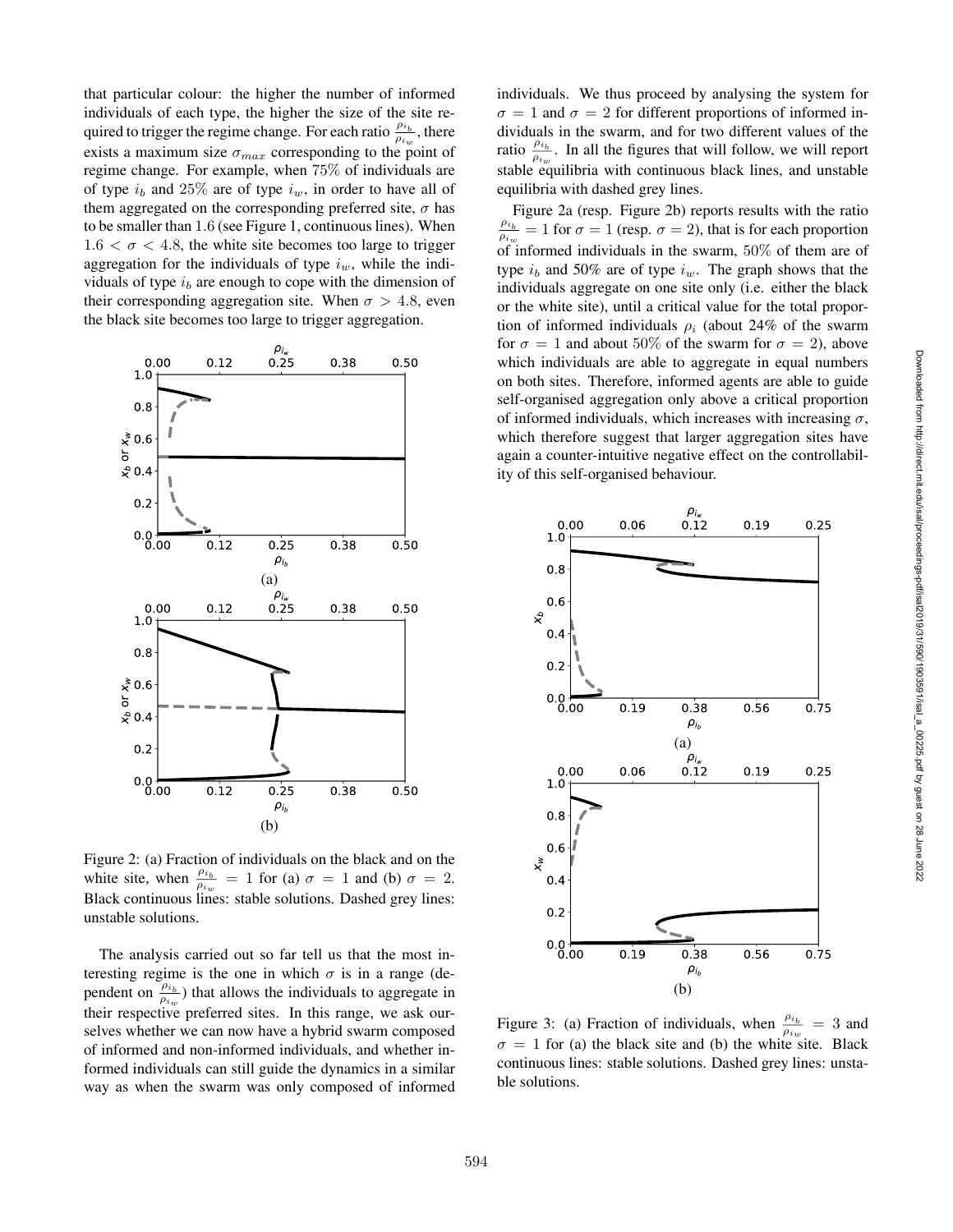In Figure 3, the ratio  $\frac{\rho_{i_b}}{\rho_{i_w}}$  is set to 3, that is for each proportion of informed individuals in the swarm, 75% of them are of type  $i_b$  and  $25\%$  are of type  $i_w$ , and  $\sigma = 1$ . The graphs in Figure 3a and 3b can be globally understood as follows: below a given threshold of about 10% of informed individuals of type  $i<sub>b</sub>$ , one of two things can happen: either informed individuals of type  $i_b$  and non-informed individuals aggregate on the black site, and informed individuals of type  $i_w$ do not aggregate on any site; or informed individuals of type  $i_w$  and non-informed individuals aggregate on the white site, and informed individuals of type  $i<sub>b</sub>$  do not aggregate on any site. Under this condition, the behaviour of informed individuals that do not aggregate on their preferred site can be explained by observing that the dimension of the site is too large relative to their number to trigger any aggregation process. Beyond 30% of informed individuals of type  $i_b$ , 75% of the swarm aggregates on the black site and 25% of the swarm aggregate on the white site. This is the regime where informed agents are able to guide self-organised dynamics.

Mathematically, when the total proportion of informed individuals in the swarm is low, the following approximations hold:

$$
\begin{cases}\n x_b^{i_b} \approx \rho_{i_b} \\
 x_b^{ni} \approx 1 - \rho_{i_b} - \rho_{i_w} \\
 x_w^{i_w} \approx 0 \\
 x_w^{i_w} \approx 0\n\end{cases} \quad OR \begin{cases}\n x_b^{i_b} \approx 0 \\
 x_b^{ni} \approx 0 \\
 x_w^{i_w} \approx \rho_{i_w} \\
 x_w^{ni} \approx 1 - \rho_{i_b} - \rho_{i_w}.\n\end{cases}
$$
\n(10)

In such a case, the swarm aggregates only on one site, with the informed individuals that prefer the other site do not join the aggregate and they do not aggregate on their preferred site. When the total proportion of informed individuals in the swarm is high, the following approximations hold:

$$
\begin{cases}\n x_b^{i_b} \approx \rho_{i_b} \\
 x_b^{ni} \approx R_b - \rho_{i_b} \\
 x_w^{iw} \approx \rho_{i_w} \\
 x_w^{ni} \approx R_w - \rho_{i_w}\n\end{cases} \tag{11}
$$

where  $R_b$  and  $R_w$  is the ratio of informed individuals of type  $i_b$  and  $i_w$  over the total number of informed individuals, respectively. These results are valid only when the critical value of  $\sigma_{max}$  is not reached for the specific values of  $R_b$ and  $R_w$ , as discussed previously.

Figure 4 reports results of an analysis similar to the one reported in Figure 3 but with  $\sigma = 2$  instead than  $\sigma = 1$ , with the ratio  $\frac{\rho_{i_b}}{\rho_{i_w}}$  still set to 3. The graphs in Figure 4a and 4b show that below a given threshold of about 20% of informed individuals of type  $i<sub>b</sub>$ , the same behaviour is observed as in Figure 3a and 3b: informed individuals of type  $i<sub>b</sub>$  and non-informed individuals aggregate on the black site, and informed individuals of type  $i_w$  do not aggregate on any site; or informed individuals of type  $i_w$  and non-informed individuals aggregate on the white site, and informed individuals of type  $i<sub>b</sub>$  do not aggregate on any site. Beyond  $20\%$ 



Figure 4: (a) Fraction of individuals, when  $\frac{\rho_{i_b}}{\rho_{i_w}} = 3$  and  $\sigma = 2$  for (a) the black site and (b) the white site. Black continuous lines: stable solutions. Dashed grey lines: unstable solutions.

of informed individuals of type  $i_b$ , 75% of the swarm aggregates on the black site but no individuals aggregate on the white site, since the dimension of the site is too large to trigger any aggregation process. In other words, with  $\sigma = 2$ , informed agents are never able to guide the aggregation dynamics. Indeed, when  $\frac{\rho_{i_b}}{\rho_{i_w}} = 3$ , in order to induce the individuals of type  $i_w$  to aggregate on their white site we need  $\sigma < \sigma_{max} \approx 1.6.$ 

To complete the discussion, analysis has been performed for values of  $\sigma < 1$ . As shown in Figure 5, when the fraction of informed individuals is low, the swarm behaves as predicted by (Amé et al., 2006). That is, individuals distribute equally among the two sites. The distribution of individuals then changes continuously up to the desired distribution when all the individuals are informed. Note that when the site carrying capacity is not large enough to contain the corresponding informed individuals, the amount of individuals on the site is limited by this capacity and therefore never reaches the desired fraction of individuals.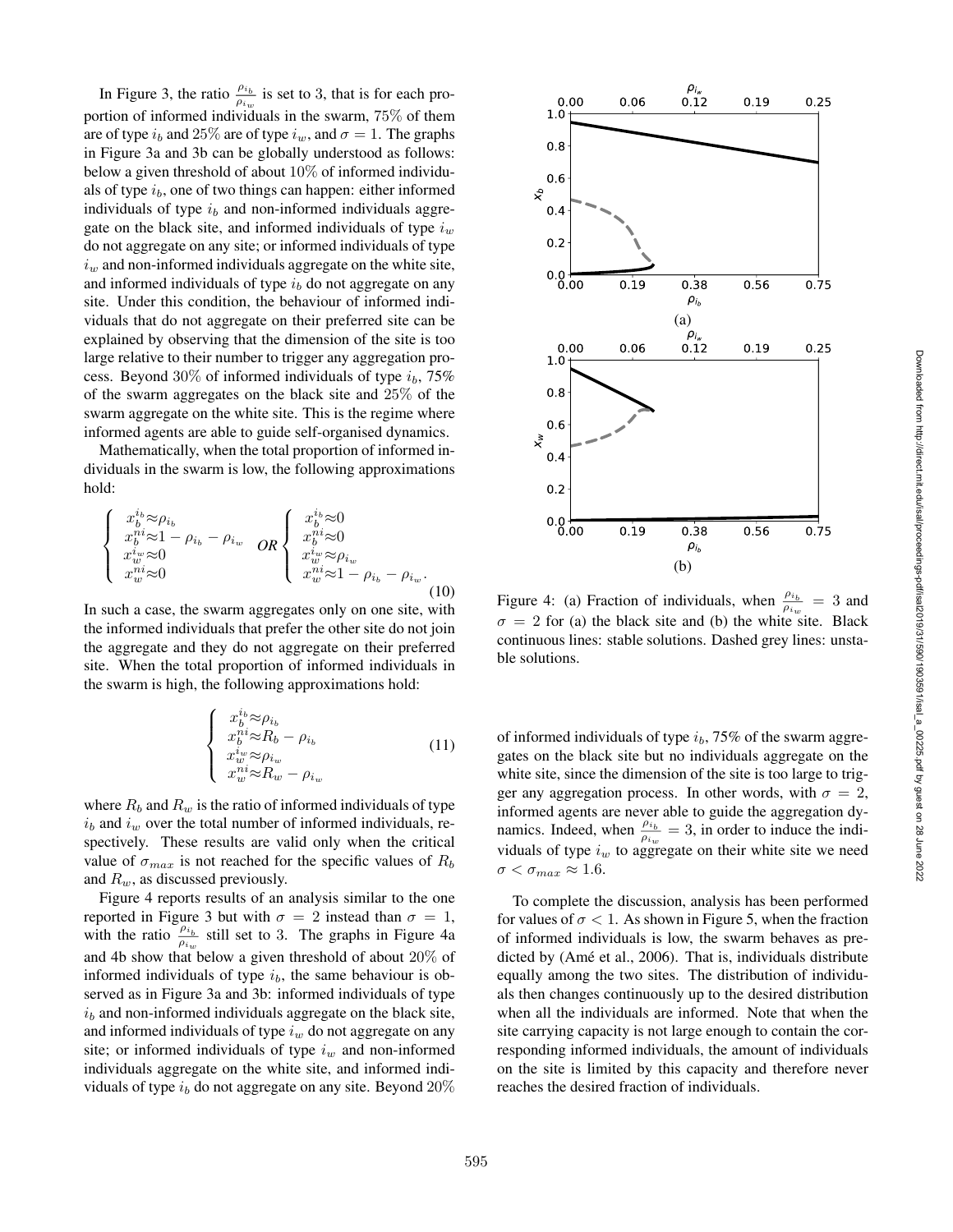

Figure 5: (a) Fraction of individuals, when  $\frac{\rho_{i_b}}{\rho_{i_w}} = 3$  and  $\sigma = 0.9$  for (a) the black site and (b) the white site. Black continuous lines: stable solutions.

## **Conclusions**

In this paper, we introduced a mathematical ordinary differential equations model that is inspired by the one proposed by Amé et al. (2006). We performed an analytical study of self-organised aggregation in presence of two distinctive aggregation sites, one black and one white. We consider a swarm of agents characterised by the presence of informed individuals, that is agents that are able to recognise the colour and therefore discriminate between the two sites. Our model considers sub-populations of informed individuals, distinguishing between those that prefer the white and those that prefer the black site. Each type of informed individuals never rests on the non-preferred site. From an engineering perspective, when designing self-organised systems engaged in aggregation tasks, we would like to use informed individuals to guide the self-organised aggregation dynamics. In particular, we would like to correlate the relative proportion of one type of informed individuals with respect to the other type, with the total proportion of individuals aggregated in each site.

We analysed the equilibria of the model with respect to the site carrying capacity and to the proportion of informed

individuals that prefer the white or the black site. Results show that, as in Amé et al. (2006), dynamics are strongly dependent on the environmental conditions. For intermediate values of the site carrying capacity, the informed individuals are able to guide the dynamics. And within this range, the critical mass of informed individuals needed to guide the dynamics is positively correlated with the site carrying capacity, meaning that larger sites make the collective dynamics more difficult to be guided by informed individuals. Finally, to perform a non-even allocation among the two sites, the range of the carrying capacity parameter that allows informed individuals to guide these dynamics is even more narrow compared to the case of even allocation.

This paper has based its analysis on a seminal and important model of self-organised aggregation which was derived after experiments performed with real cockroaches (see Amé et al., 2006). However, experimental results we performed in (Firat et al., 2019) have already given us insight that, by having more control on the microscopic selforganised model of aggregation, it is possible to have informed individuals guiding the dynamics in a wider range of environmental conditions. In future work, we would like to focus our efforts in two directions. First, we would like to propose a macroscopic ODE model that more closely capture the microscopic design method discussed in (Firat et al., 2019) rather than the behaviour of natural cockroaches. Both in (see Amé et al., 2006) and in (Firat et al., 2019), the individual prpobability of leaving a site is a nonlinear function of the density of individuals at a site. However, we believe that the specific non-linear dependency can be tuned in a way to make dynamics less dependent on environmental conditions when informed individuals are introduced. Secondly, the almost totality of self-organised models of aggregation in swarm of agents are engineered in order to amplify the effect of positive feedback, which is the prime mechanism responsible for aggregation. This is because the focus of all these studies is in achieving a single aggregate. Our approach to the problem differs from previous research works since we aim to use informed individuals to distribute the swarm on two or more aggregation sites (rather than concentrate it on a single site) according to the relative proportions of different types of informed individuals present in the swarm. Building upon the encouraging results of this macroscopic model, we are currently working at a new microscopic model that is able to regulate the effect of positive feedback in a way that is different between informed and non-informed individuals. This work aims to design individual controllers for swarm of robots that allow the designer to chose between inducing the swarm to aggregation on one site, and allocation of individuals to different sites in proportion to the relative frequency of informed robots present in the swarm.